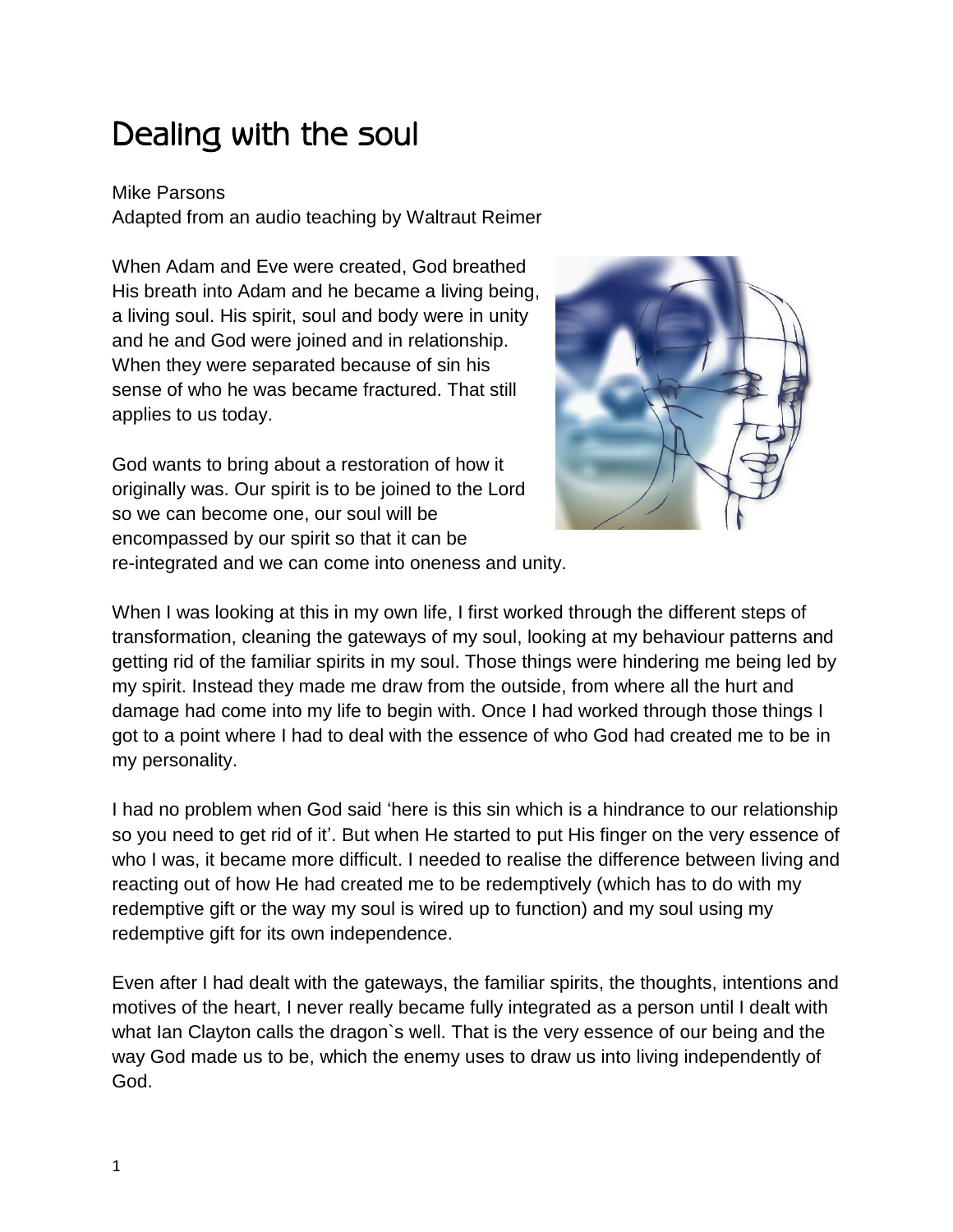For me it looked like this: My redemptive gift is prophet-teacher. I am wired to find things out, to understand them, to see how they work so that I can explain them to others. I am wired to solve problems and find solutions. Today I know that my need to know things came out of insecurity. That need to know, to have information, was very strong! When God started to put His finger on that, I had to surrender it.

In another article I will talk about the time when God took me through the dark cloud, a four month period of not knowing anything so that this one area of my soul would be exposed and die. God said 'come into this dark cloud because now I am going to test your soul and our relationship so that you can see what it is based on'. I was surprised and shocked by the level of lack of trust that I actually had. I had all the trust in the world when I understood what God was doing, when I knew. But when I didn't know, all of a sudden the need to know and to understand was the primary motivating force I had. I had to die to that need. I needed to learn to trust God alone, to trust Him when I did NOT know. That meant that I had to come to the point where I would stop using my redemptive gift, or the way He had wired me, to control my own life.

It will be a similar process for you, if you truly want to come into everything the Lord has for you. That process starts with going through different layers of transformation. You may have stripped away the surface behaviours, you may have even looked at the aspects of your heart and worked on iniquity or your genetic material, but having done all that, it comes down to still having to surrender who you are in that area of your soul that is still independent.

All the inner healing and other things we can go through in transformation brings us to that point where we can actually, totally yield and surrender. Until you remove all the defence- and coping mechanisms, get rid of the familiar spirits, work through the motives of your heart and the trading floors, it is very difficult, if not impossible, to totally yield.

But when I finally did yield it felt so different. After that the level of my relationship with God increased dramatically because I no longer needed to work on my own security, my peace, my rest, my joy. All that came in the relationship, He was truly meeting my needs.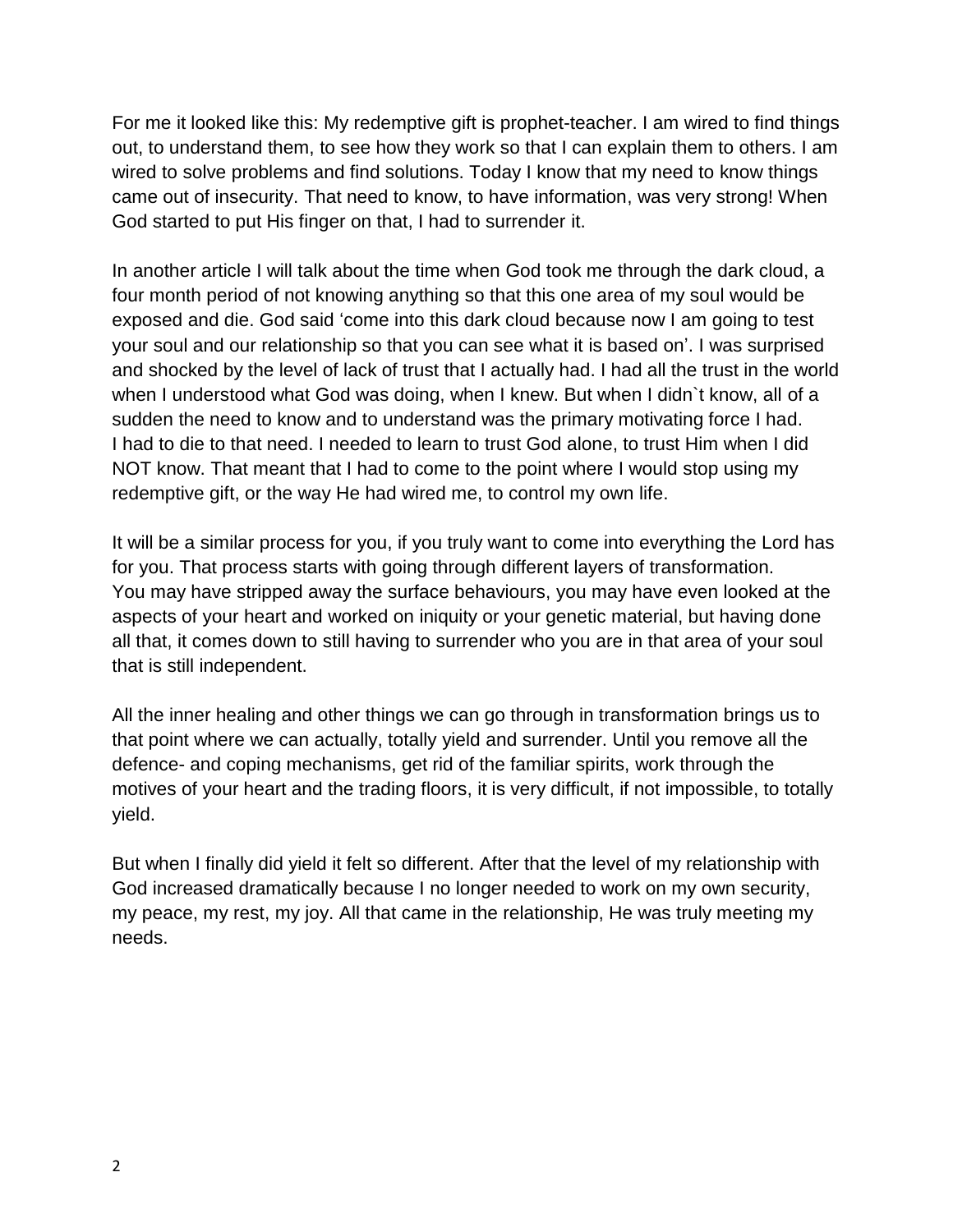

When God took me into the dark cloud, that four month process of not knowing anything, He just said 'be still, I`m not going to tell you anything, you`re in the dark cloud here'. My soul reacted dramatically because of my need to know in order to be secure. During that time those deep areas in me suddenly got highlighted and eventually, after four months, I truly yielded and surrendered.

Whatever those deep areas are in each of our lives, it is always fear based.

People have different redemptive gifts. That is not referring to the gifts of the spirit, but to the way God created us, the way we are wired. In fact, we *are* God's redemptive gift to the world. God wants us to be us, the way He made us and to live and act redemptively. As long as our soul is still using our redemptive gift for its own purposes we are striving, not resting. Our motives are impure and we don't really act as a redemptive gift to the world, because the soul still reigns over the spirit.

For me, having the redemptive gift of prophet-teacher, the essence or the key area was needing to know or having revelation and understanding. When I had that I felt safe. For someone with a ruler gift, the key would be to be in control because the ruler is supposed to bring rule and government. When that is not totally surrendered, the soul takes over and they control situations in their life independently from God. As long as they are in control themselves, they feel safe.

The danger for someone with the redemptive gift of mercy is that co-dependency takes place if the gift is not fully surrendered. Their motive will be 'I feel good about myself when I'm helping somebody.' But how do they feel, when they are not helping somebody? So they need to look at. What was their motive of helping someone in the first place?

This really gets down to the very essence of the motives of our heart and that is ultimately the key to wholeness. The issue to be overcome is the independent acting of the soul. As soon as I had truly dealt with that I found that the process had separated my soul from my spirit and re-integrated it correctly. Now I was re-connected to God in a totally different dimension. Whereas in the beginning I needed to know to be secure, now the need to know was gone. Because it was gone, God was free to unveil things and give me all kinds of revelation and knowledge. The revelation that I have experienced has multiplied exponentially since my need to have it has gone. Now I am able to receive so much more than before, and that had been amazing already.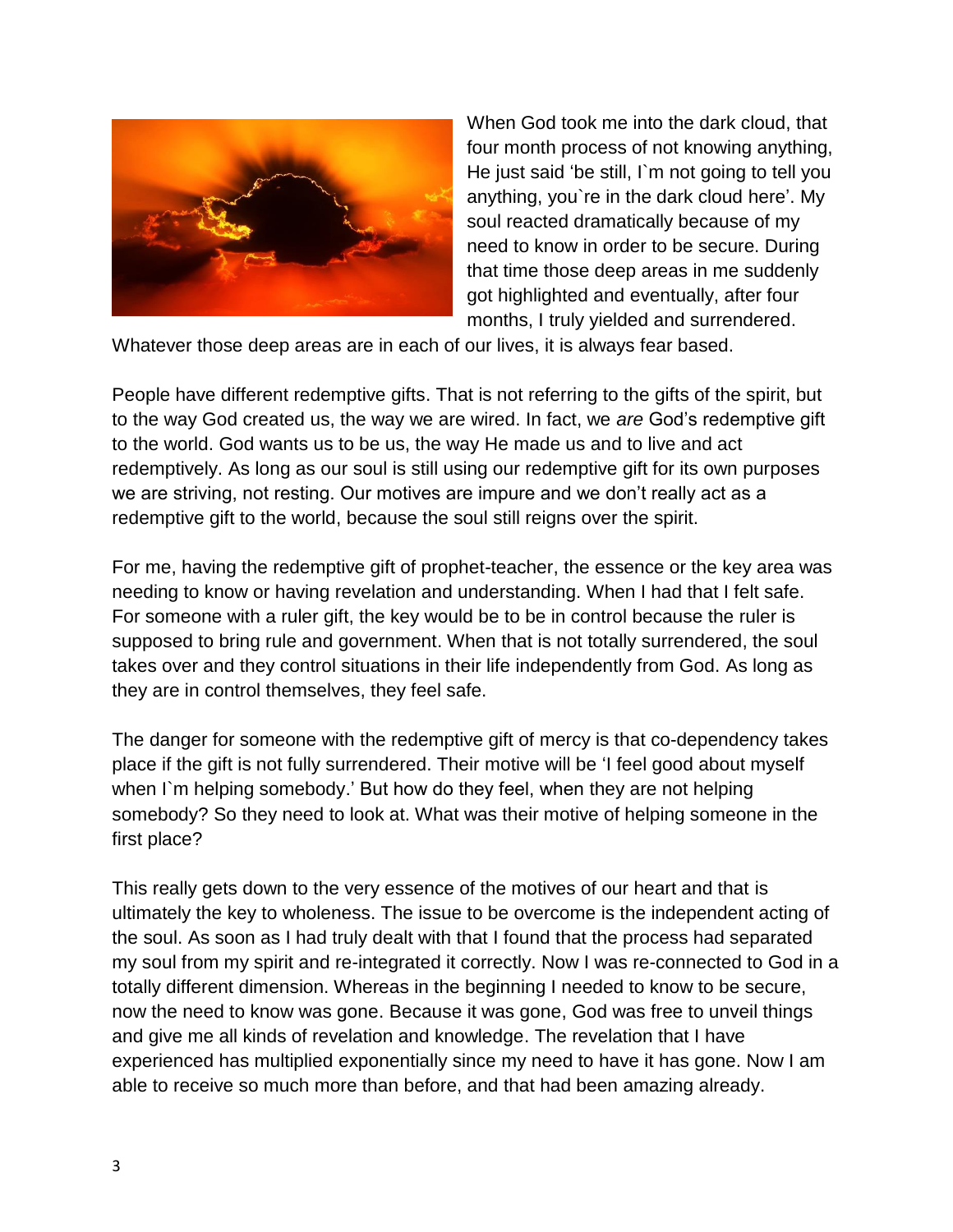But to get to that point of freedom, of trust, of feeling secure, your soul has to die to independence and to being in control. I emphasise that this was not a light process. It was a really hard one for me. But once my striving stopped I came into total rest and that is absolutely vital. Everything has to come out of rest in relationship with God as the primary, foundational way of being. And that rest cannot develop as long as the soul wants to have its demands met, as long as the soul is in control. Rest only comes out of a relationship of trust with God.

Everything about where my identity comes from in terms of performance, of works, was challenged in this because I was not doing anything wrong at all. It was my motive for doing it which was wrong; it was to meet my own need for security and safety.

For example, a person with the redemptive gift of exhorter exhorts in private settings, in groups or even in writing. There is nothing wrong with that; God made them that way. But as long as their deeper motive for doing that is to validate themselves, to get their identity, purpose and importance out of that, the soul is still in control. The soul takes for itself what God made for His own glory and it becomes a negative trading floor.

The ruler might rule to meet his own need, the person with the redemptive gift of giver might do all his giving to meet a deep need of his soul, someone who is a servant might serve to meet a need of his soul, a teacher might do all his teaching out of a need to be in the forefront and to be known etc. If someone is getting his or her identity from doing instead of being, then God will deal with that major issue.

When I personally was at that point I was doing exactly what God wanted me to do. I was living and reacting according to my redemptive gift, according to how God had created me. But I did not realise that I was not integrated in my personality. My soul was still ruling over my spirit in the sense that it used my being a prophet-teacher, my redemptive way of living, for its own ends.

Our soul needs to be cut off from our spirit and re-integrated, so that we become a harmonious unity of spirit, soul and body. I can personally testify to the fact that it feels totally different once that has been done. Now I feel whole and unified, I am totally resting in Him, no longer striving, and I have a deep trust in God without having to "help Him out" in any soulish way. Whereas before my soul needed and used my redemptive makeup to feel validated and secure, now I am just resting in Him in total trust.

God wants all of us be at rest in our relationship with Him. It feels great to be at rest, it really does!

But this whole process is not easy. You really have to identify who you are, what your redemptive gift is and how it functions in you and then you need to surrender that so